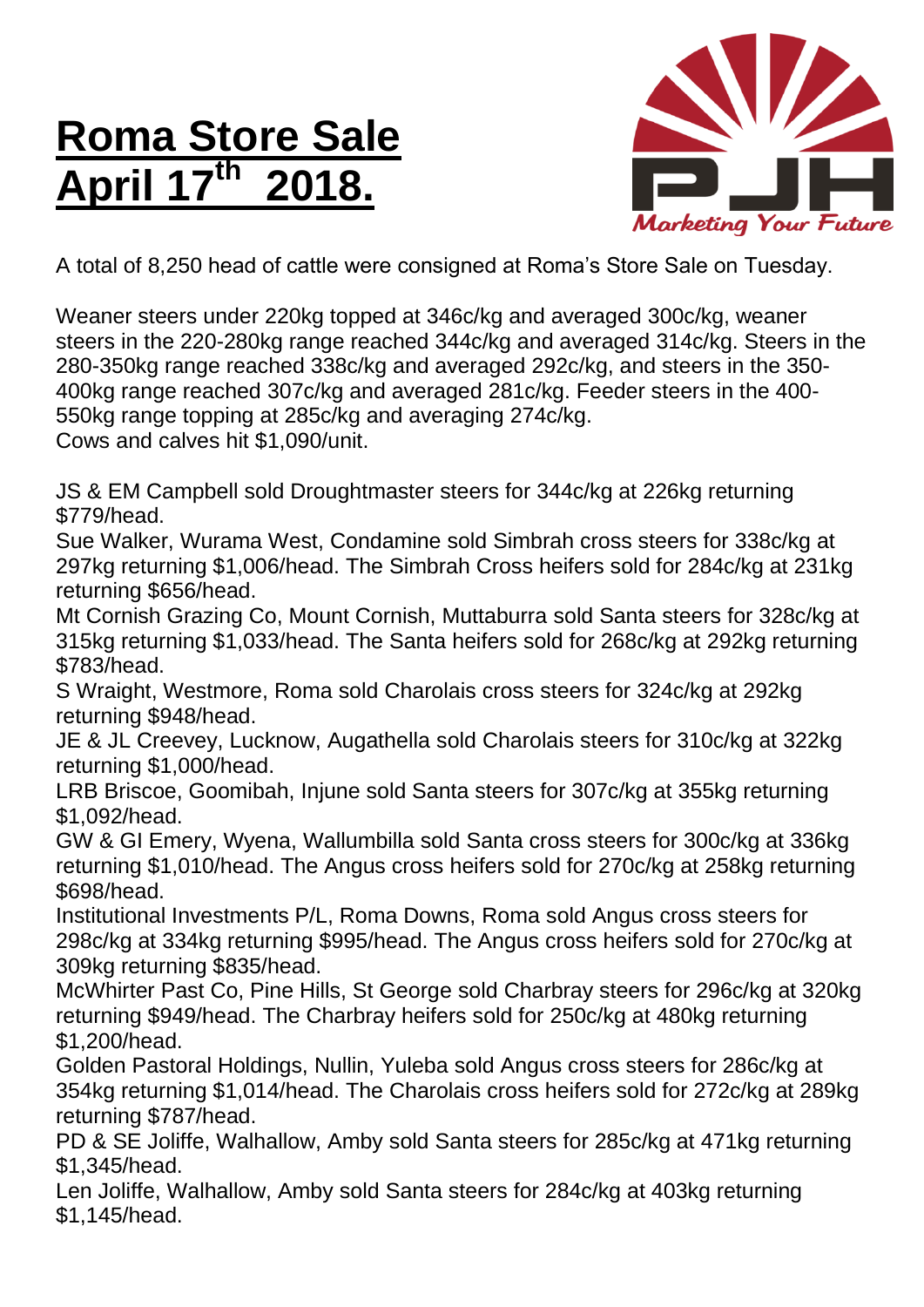WN & MM Jones, Norolle Downs, Roma sold Brangus cross steers for 282c/kg at 480kg returning \$1,355/head.

Ray W Thomas, Burrenbah, Mungindi sold Charolais cross steers for 280c/kg at 398kg returning \$1,117/head. The Charolais cross heifers sold for 260c/kg at 312kg returning \$811/head.

GE & P Smith, Avon, Wallumbilla sold Santa cross steers for 278c/kg at 372kg returning \$1,036/head.

TD McInnerney, Binnowee, Surat sold Devon cross steers for 278c/kg at 330kg returning \$918/head. The Devon cross heifers sold for 240c/kg at 371kg returning \$891/head.

Heifers under 220kg topped at 296c/kg and average 252c/kg, while heifers in the 220 – 280kg range topped at 286c/kg and averaged 245c/kg. Heifers in the 280- 350kg range topped at 272c/kg, averaging 248c/kg. Heifers in the 350-450kg range topped at 264c/kg, averaging 239c/kg.

RH & RJ West, Roleen, Wallumbilla sold Charolais cross heifers for 270c/kg at 326kg returning \$882/head.

Warren Rural Pty Ltd, Wyangerie, Quambone sold Angus cross heifers for 270c/kg at 282kg returning \$764/head.

Belinda Emery, Wyena, Wallumbilla sold Angus cross heifers for 268c/kg at 286kg returning \$767/head.

Renee Richardson, Nimity, Roma sold Angus cross heifers for 262c/kg at 317kg returning \$832/head.

PJ & N Nichol, Sutton Valley, Roma sold Angus heifers for 258c/kg at 334kg returning \$863/head.

AC & TM Bourke, Bracco, Roma sold Simbrah cross heifers for 250c/kg at 341kg returning \$853/head.

JL Macdonald, LM Rockhampton, Rockhampton sold Red Angus cross heifers for 230c/kg at 460kg returning \$1,058/head.

Cows in the 300-400kg range reached 190c/kg and averaged 158c/kg, while cows in the 400kg-500kg range reached 211c/kg and averaged 177c/kg. Cows over 500kg topped at 228c/kg, averaging 200c/kg.

Bulls under 400kg topped at 332c/kg and averaged 253c/kg, while bulls in the 400 – 600kg range topped at 260c/kg and averaged 224c/kg. Bulls over 600kg topped at 249c/kg, averaging 232c/kg.

## *PJH sell 8 th position next week. Please be aware that all cattle being sold must be accompanied by a National Cattle Health Declaration as well as NVD*